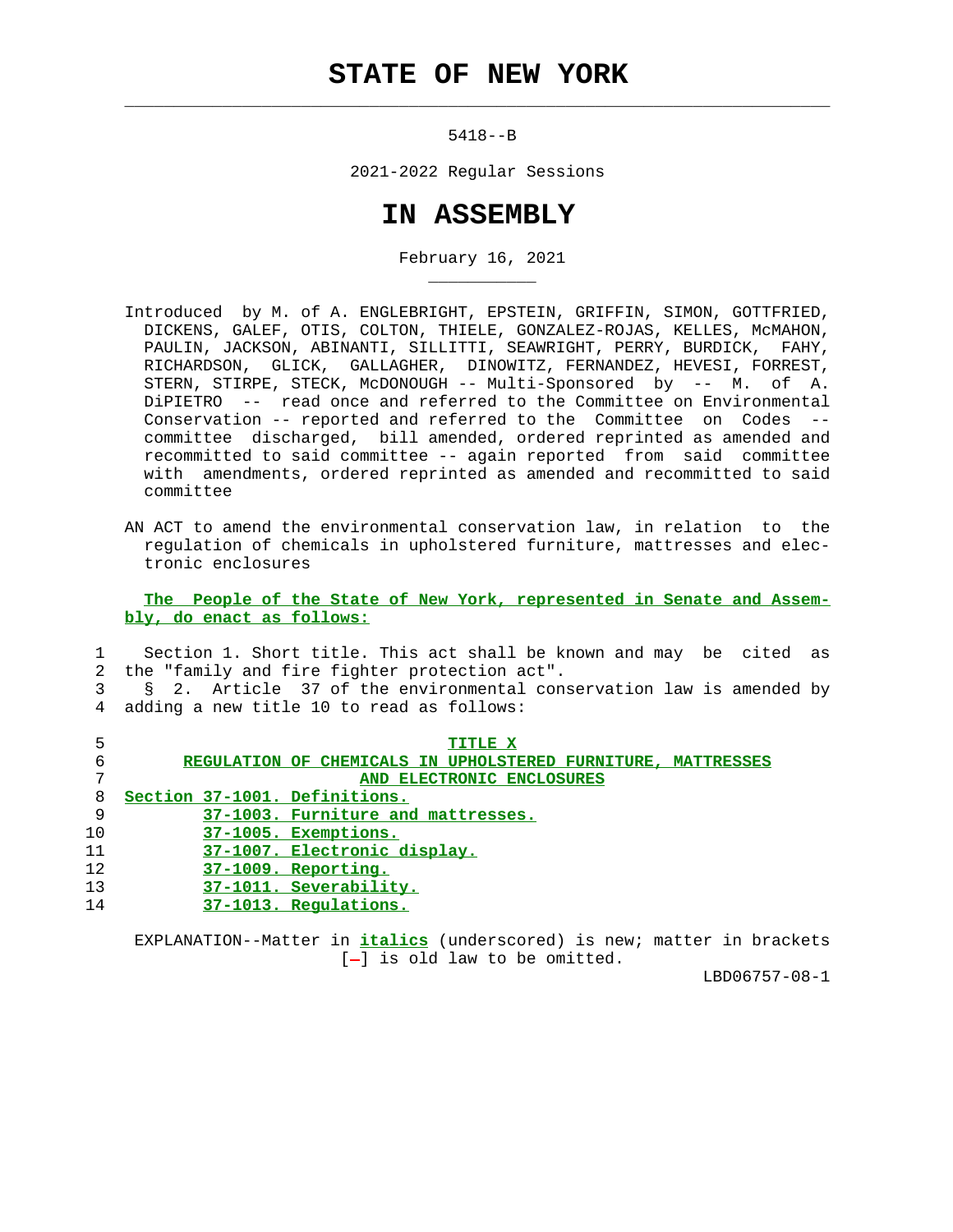A. 5418--B 2

**§ 37-1001. Definitions. As used in this title: 1. "Consumer product" means any product that is regularly used or purchased to be used for personal, family or household purposes. Consum- er product shall not mean: (a) a food or beverage or an additive to a food or beverage regulated by the United States Food and Drug Adminis- tration; or (b) a drug, biologic or medical device regulated by the United States Food and Drug Administration. 2. "Covered flame retardant chemical" means any chemical that meets both of the following criteria: (a) A functional use for the chemical is to resist or inhibit the spread of fire or as a synergist to chemicals that resist or inhibit the spread of fire; and (b) The chemical is one of the following: a halogenated, organophos- phorus, organonitrogen, or nanoscale chemical. As used in this title: (i) "Halogenated chemical" is any chemical that contains one or more halogen elements, including fluorine, chlorine, bromine, or iodine. (ii) "Organophosphorus chemical" is any chemical that contains one or more carbon elements and one or more phosphorus elements. (iii) "Organonitrogen chemical" is any chemical that contains one or more carbon elements and one or more nitrogen elements. 3. "Custom upholsterer" means a person who, either by himself or herself or through employees or agents, repairs, reupholsters, recovers, restores, or renews upholstered furniture, or who makes to order and specification of the user any article of upholstered residential furni- ture, using either new materials or owner's materials. 4. "Electronic display" means a consumer product with a display screen and associated electronics that, as its primary function, displays visu- al information from wired or wireless sources and is available for purchase by individuals or households for personal use in a residential space. Electronic display shall not include: (a) any electronic display with a screen area smaller than or equal to one hundred square centime- ters or fifteen and one-half square inches; (b) projectors; (c) virtual reality headsets; (d) all-in-one video conference systems; or (e) displays that are integrated with appliances and are not available for purchase as separate products by end-users. 5. "Gel foam mattress" means a mattress in which interior foam layers are composed of polyurethane foam or latex foam which has a polyure- thane-based gel material either mixed with the foam or applied to the outer surface of polyurethane or latex foam, or a mattress in which the core or padding layers are composed solely of gel material. 6. "Intentionally added" shall have the same meaning as "intentionally added chemical" in subdivision eleven of section 37-0901 of this arti- cle. 7. "Mattress" means a ticking filled with a resilient material used alone or in combination with other products intended or promoted for sleeping upon. 8. "Memory foam mattress" means a mattress which contains interior layers of foam composed of viscoelastic polyurethane foam or low-resis- tance polyurethane foam. 9. "Organohalogen flame retardant chemical" means a chemical that contains one or more halogen elements, including fluorine, chlorine, bromine, or iodine, bonded to carbon. 10. "Reupholstered furniture" means furniture whose original fabric, padding, decking, barrier material, foam, or other resilient filling has**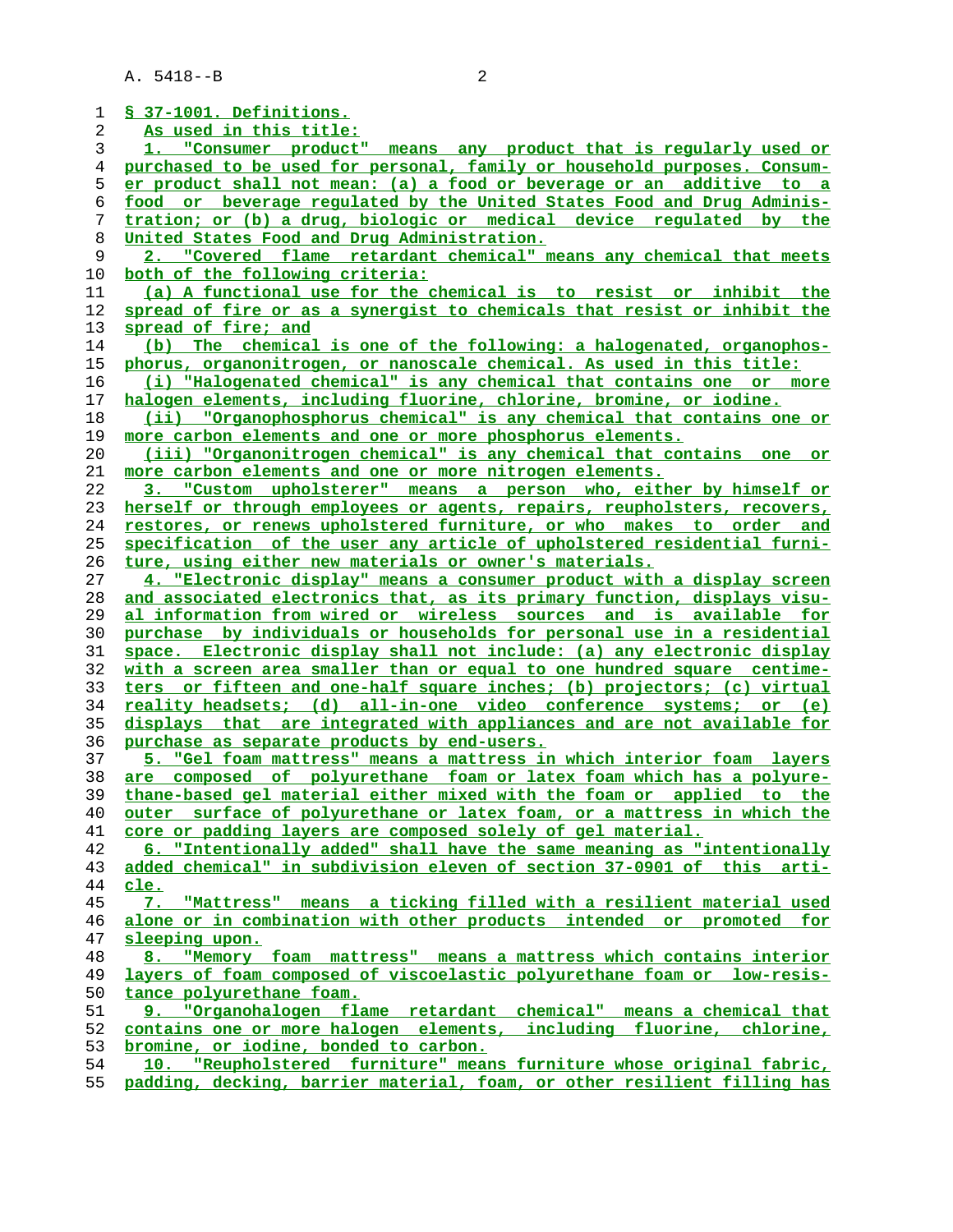A. 5418--B 3

| 1        | been replaced by a custom upholsterer, that has not been sold since the                                                                            |
|----------|----------------------------------------------------------------------------------------------------------------------------------------------------|
| 2        | time of the replacement.                                                                                                                           |
| 3        | 11. "Ticking" means the outermost layer of fabric or related material                                                                              |
| 4        | that encloses the core and upholstery materials of a mattress or                                                                                   |
| 5        | mattress pad. A mattress ticking may consist of several layers of fabric                                                                           |
| 6        | or related materials quilted together.                                                                                                             |
| 7        | 12. "Upholstered furniture" means any item of furniture, that                                                                                      |
| 8        | consists, in whole or in part, of leather, plastic, fabric or other                                                                                |
| 9        | material that contains cotton, wool, polyurethane or other natural or                                                                              |
| 10       | synthetic material that is placed in cushions or on the frame of the                                                                               |
| 11       | furniture.                                                                                                                                         |
| 12       | 13. "Upholstered or reupholstered furniture component" means the sepa-                                                                             |
| 13       | rate constituent parts of upholstered furniture, specifically cover                                                                                |
| 14       | fabrics, barrier materials, resilient filling materials, and decking                                                                               |
| 15       | materials.                                                                                                                                         |
| 16       | § 37-1003. Furniture and mattresses.                                                                                                               |
| 17       | 1. Beginning January first, two thousand twenty-four, no person shall                                                                              |
| 18       | sell or offer for sale in the state of New York any new, not previously                                                                            |
| 19       | owned, upholstered furniture or mattress, that contains, or a constitu-                                                                            |
| 20       | ent component of which contains, any intentionally added covered flame                                                                             |
| 21       | <u>retardant chemical, individually or in combination.</u>                                                                                         |
| 22       | 2. Beginning January first, two thousand twenty-three, a custom uphol-                                                                             |
| 23       | sterer in the state of New York shall not repair, reupholster, re-cover,                                                                           |
| 24       | <u>restore, or renew upholstered furniture or reupholstered furniture using</u>                                                                    |
| 25       | replacement components that contain any intentionally added covered                                                                                |
| 26       | flame retardant chemical, individually or in combination.                                                                                          |
| 27       | § 37-1005. Exemptions.                                                                                                                             |
| 28       | The prohibitions in section 37-1003 of this title shall not apply to                                                                               |
| 29       | the following:                                                                                                                                     |
| 30       | 1. Electronic components of mattresses, reupholstered furniture, or                                                                                |
| 31       | upholstered furniture, or any associated casing for such electronic                                                                                |
| 32       | components.                                                                                                                                        |
| 33       | 2. Upholstered or reupholstered furniture components other than those                                                                              |
| 34       | identified in subdivision seven of section 37-1001 of this title.                                                                                  |
| 35       | 3. Thread or fiber when used for stitching mattress components togeth-                                                                             |
| 36       | er.                                                                                                                                                |
| 37       | 4. The natural fibers wool, silk, and other animal fibers whether used                                                                             |
| 38       | singly or in combination with other materials.                                                                                                     |
| 39       | 5. Textiles made using modacrylic fiber components without antimony                                                                                |
| 40       | trioxide when used internally as a barrier material in a memory foam or                                                                            |
| 41       | gel foam mattress or aramid fibers when used in the fabric that covers                                                                             |
| 42       | the bottom (non-sleep surface) of a mattress that has a sleeping surface                                                                           |
| 43       | on only one side of the mattress. This exemption shall expire on January                                                                           |
| 44       | first, two thousand twenty-six.                                                                                                                    |
| 45       | § 37-1007. Electronic display.                                                                                                                     |
| 46       | Beginning January first, two thousand twenty-four, no person shall                                                                                 |
| 47       | sell or offer for sale in the state of New York any electronic display                                                                             |
| 48       | that contains an intentionally added organohalogen flame retardant chem-                                                                           |
| 49       | ical in the enclosure or stand of such electronic display.                                                                                         |
| 50       | § 37-1009. Reporting.                                                                                                                              |
| 51       | 1. For the purposes of this section, "manufacturer" shall mean a                                                                                   |
| 52       | person who: (a) assembles or substantially assembles electronic displays                                                                           |
| 53<br>54 | for sale in the state; (b) manufactures electronic displays, under its                                                                             |
| 55       | own brand name or under any other brand name, for sale in the state; (c)<br>sells, under its own brand name, electronic displays in the state; (d) |
| 56       | owns a brand name that it licenses to another person for use on<br>elec-                                                                           |
|          |                                                                                                                                                    |